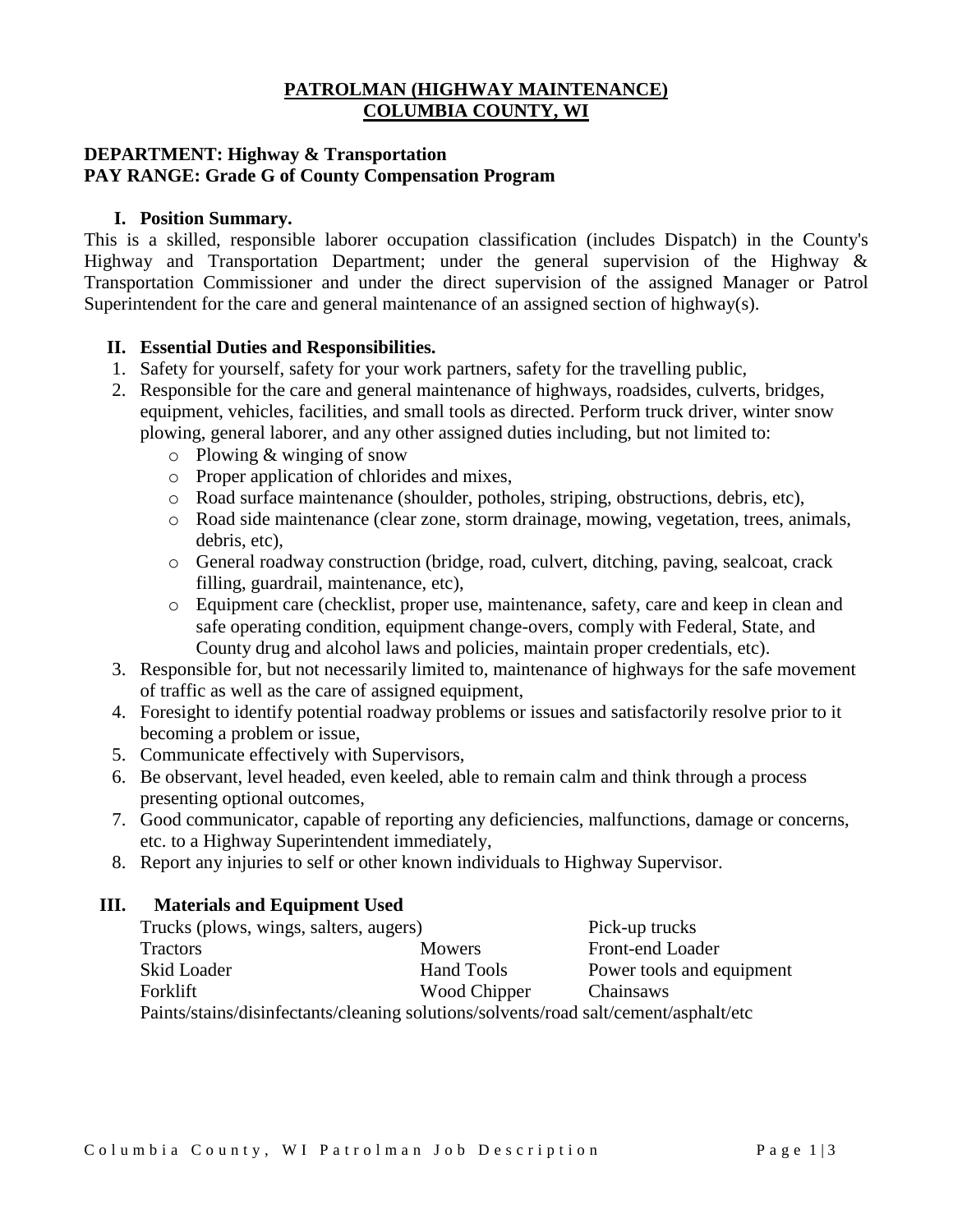# **IV. Minimum Qualification Required**

- 1. High School Diploma or its equivalent,
- 2. Valid Wisconsin Driver's License,
- 3. Must possess Wisconsin Class A Commercial Driver's License with N (tanker) endorsement within 6 months of starting work and retain unimpeded for duration of employment,
- 4. Prefer a minimum of two (2) years of highway maintenance or construction experience.

## **V. Knowledge, Skills and Abilities**

- 1. Ability to add, subtract multiply and divide correctly.
- 2. Knowledge of traffic and safety regulations as they apply to maintenance and construction.
- 3. Knowledge of methods, materials and equipment used in the construction and maintenance of asphalt, concrete and gravel roads, highways and related surfaces.
- 4. Knowledge and ability to use proper body mechanics while performing work activities.Ability to operate all size trucks in all weather conditions.
- 5. Ability to read and follow written and oral instructions.
- 6. Ability to work with limited supervision and closely in small teams to effectively and efficiently resolve roadway issues; being both safe and productive.
- 7. Ability to communicate tactfully and courteously with the public, fellow employees, and supervisor(s); understanding and acting on direction from supervisor(s).
- 8. Ability to safely operate power and hand tools.
- 9. Ability to service and to make minor repairs and adjustments to equipment.Ability to understand and operate controls for all types of snow removal equipment (plows, wings, spreaders, mounting, dismounting, etc).
- 10. Ability to operate tractors and mowers.
- 11. Ability to recognize, understand, and evaluate road, shoulder, ditch, culvert, guardrail, and other conditions within a roadway section and communicate this information in a clear, concise manner to supervisors.
- 12. Able to identify safety concerns and address expeditiously with supervisors.

### **VI. Physical Requirements.**

- 1. Frequent exposure to nature and the elements (such as heat, cold, dust, pollen, snow, rain, ice, wind, animals, bees, etc.),
- 1. Prolonged standing, sitting or walking,
- 2. Frequent bending, twisting, squatting and reaching,
- 3. Able to drive or ride for prolonged periods of time in all types of weather,
- 4. Ability to distinguish sounds at various frequencies and volumes,
- 5. Ability to navigate ladders, stairs, uneven ground, etc.,
- 6. Ability to identify a confined, dangerous, or hazardous condition and use common sense to avoid workplace hazards.
- 7. Frequent lifting and/or carrying objects weighing up to (occasionally more than) 75 pounds,

### **VII. Special Requirements.**

Person must be available nights, holidays and weekends during snowstorms or other emergencies. Must be accessible by telephone at all times for emergency situations.